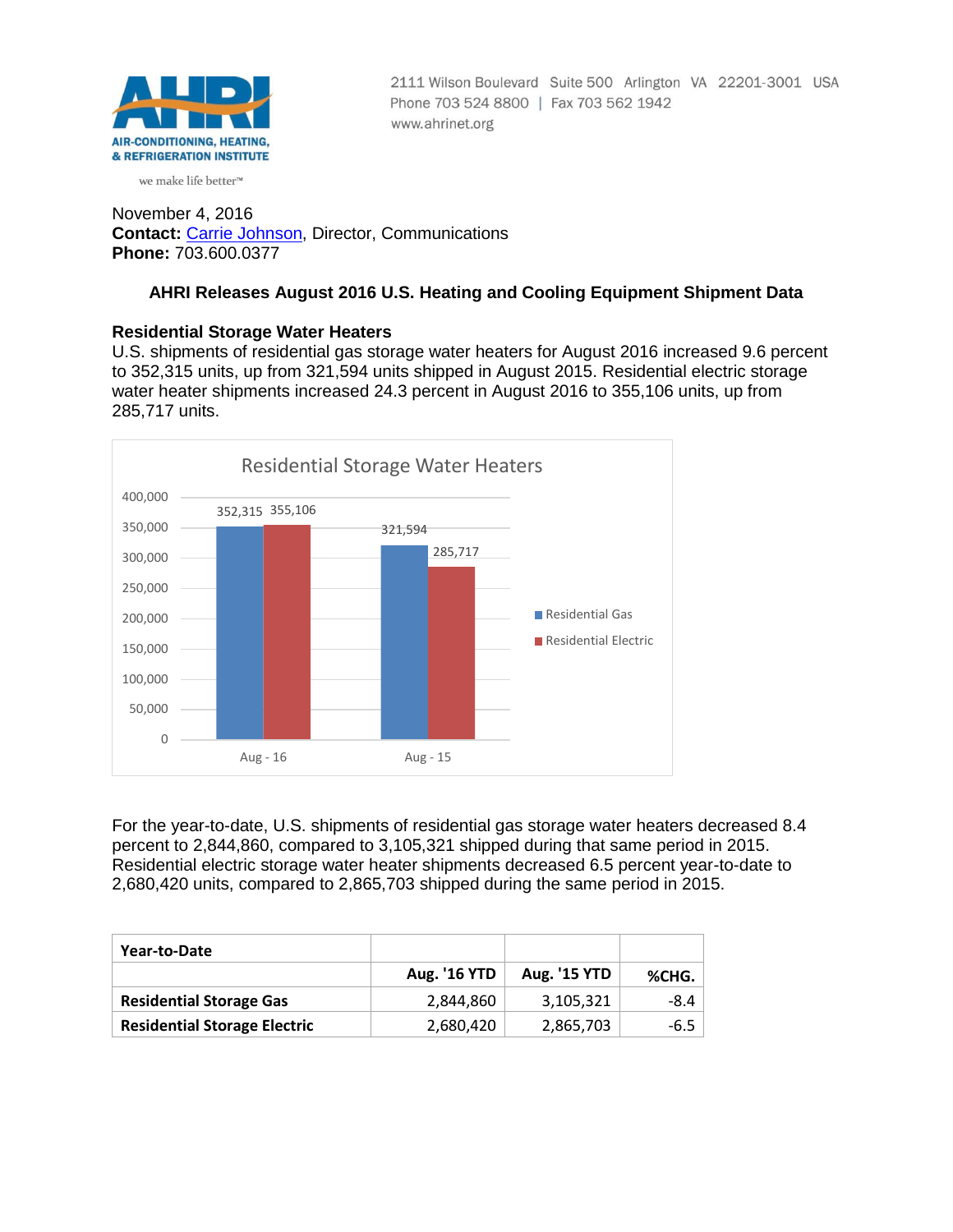### **Commercial Storage Water Heaters**

Commercial gas storage water heater shipments increased 18.5 percent in August 2016 to 8,028 units, up from 6,776 units shipped in August 2015. Commercial electric storage water heater shipments increased 47.5 percent in August 2016 to 10,578 units, up from 7,172 units shipped in August 2015.



Year-to-date U.S. shipments of commercial gas storage water heaters increased 0.5 percent to 67,204 units, compared with 66,847 units shipped during the same period in 2015. Year-to-date commercial electric storage water heater shipments increased 47.1 percent to 83,681 units, up from 56,904 units shipped during the same period in 2015.

| Year-to-Date                       |                     |                     |        |
|------------------------------------|---------------------|---------------------|--------|
|                                    | <b>Aug. '16 YTD</b> | <b>Aug. '15 YTD</b> | %CHG.  |
| <b>Commercial Storage Gas</b>      | 67.204              | 66.847              | $+0.5$ |
| <b>Commercial Storage Electric</b> | 83,681              | 56,904              | +47.1  |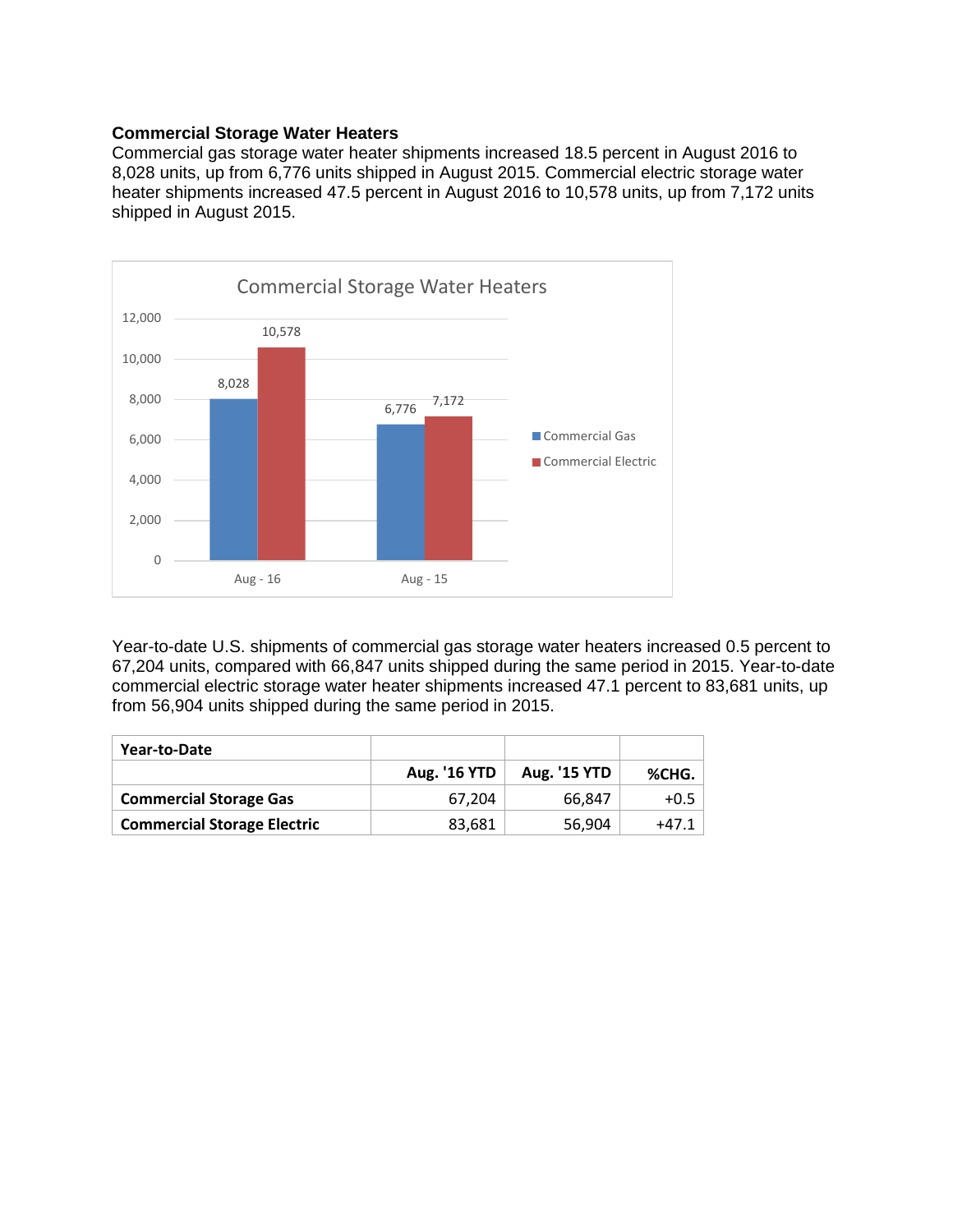### **Warm Air Furnaces**

U.S. shipments of gas warm air furnaces for August 2016 increased 1.4 percent to 273,136 units, up from 269,279 units shipped in August 2015. Oil warm air furnace shipments decreased 13.0 percent to 2,693 units in August 2016, down from 3,094 units shipped in August 2015.



Year-to-date U.S. shipments of gas warm air furnaces increased 4.7 percent to 1,792,768 units, compared with 1,712,258 units shipped during the same period in 2015. Year-to-date U.S. shipments of oil warm air furnaces decreased 5.9 percent to 17,975, compared with 19,101 units shipped during the same period in 2015.

| Year-to-Date                 |                     |                     |        |
|------------------------------|---------------------|---------------------|--------|
|                              | <b>Aug. '16 YTD</b> | <b>Aug. '15 YTD</b> | %CHG.  |
| <b>Gas Warm Air Furnaces</b> | 1,792,768           | 1,712,258           | $+4.7$ |
| <b>Oil Warm Air Furnaces</b> | 17.975              | 19.101              | $-5.9$ |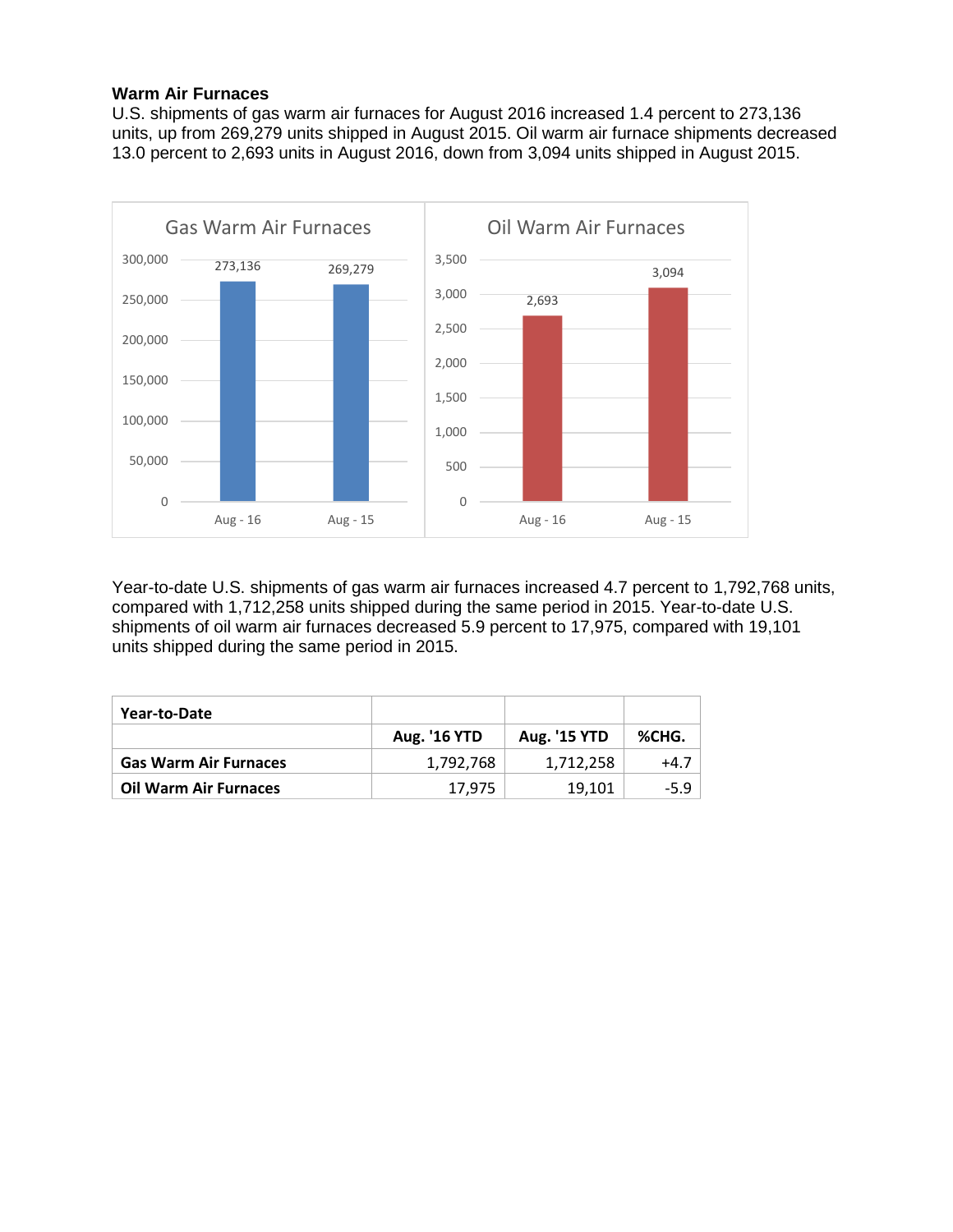# **Central Air Conditioners and Air-Source Heat Pumps**

U.S. shipments of central air conditioners and air-source heat pumps totaled 692,214 units in August 2016, up 22.5 percent from 565,252 units shipped in August 2015. U.S. shipments of air conditioners increased 21.2 percent to 477,436 units, up from 393,798 units shipped in August 2015. U.S. shipments of air-source heat pumps increased 25.3 percent to 214,778 units, up from 171,454 units shipped in August 2015.



Year-to-date combined shipments of central air conditioners and air-source heat pumps increased 4.9 percent to 5,466,934 units, up from 5,212,622 units shipped in August 2015. Year-to-date shipments of central air conditioners increased 6.3 percent to 3,710,251 units, up from 3,489,113 units shipped during the same period in 2015. The year-to-date total for heat pump shipments increased 1.9 percent to 1,756,683 units, down from 1,723,509 units shipped during the same period in 2015.

| Year-to-Date                             |                     |                     |        |
|------------------------------------------|---------------------|---------------------|--------|
|                                          | <b>Aug. '16 YTD</b> | <b>Aug. '15 YTD</b> | %CHG.  |
| <b>Air Conditioners &amp; Heat Pumps</b> | 5,466,934           | 5,212,622           | $+4.9$ |
| <b>Air-Conditioners</b>                  | 3,710,251           | 3,489,113           | $+6.3$ |
| <b>Heat Pumps</b>                        | 1,756,683           | 1,723,509           | $+1.9$ |